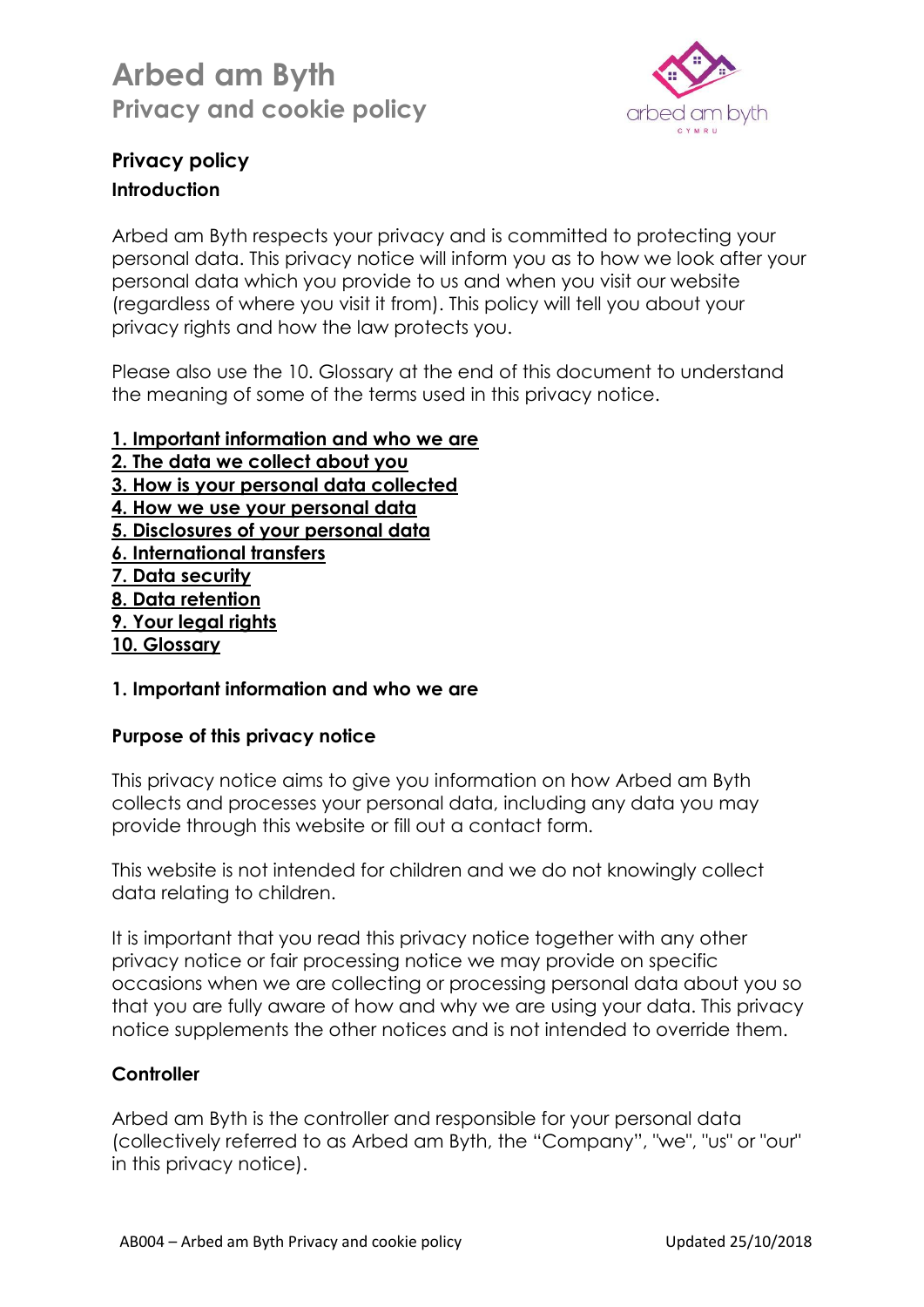

If you have any questions about this privacy notice, including any requests to exercise your legal rights, please contact us using the details set out below.

# **Contact details**

Our full details are:

Arbed am Byth Unit 2, Cefn Coed Nantaarw CF15 7QQ info@arbedambyth.wales

You have the right to make a complaint at any time to the Information Commissioner's Office (ICO), the UK supervisory authority for data protection issues [\(www.ico.org.uk\)](http://www.ico.org.uk/). We would, however, appreciate the chance to deal with your concerns before you approach the ICO so please contact us in the first instance.

# **Changes to the privacy notice and your duty to inform us of changes**

We may change this policy by updating this page. You should check this page from time to time to ensure that you are happy with any changes. This policy is effective 25 May 2018.

It is important that the personal data we hold about you is accurate and current. Please keep us informed if your personal data changes during your relationship with us.

# **Third-party links**

This website may include links to third-party websites, plug-ins and applications or store cookie files on your computer in order to deliver its service(s). Clicking on those links or enabling those connections may allow third parties to collect, store or share data about you. We do not control these third-party websites and are not responsible for their privacy statements. When you leave our website, we encourage you to read the privacy notice of every website you visit.

# **2. The data we collect about you**

Personal data, or personal information, means any information about an individual from which that person can be identified. It does not include data where the identity has been removed (anonymous data).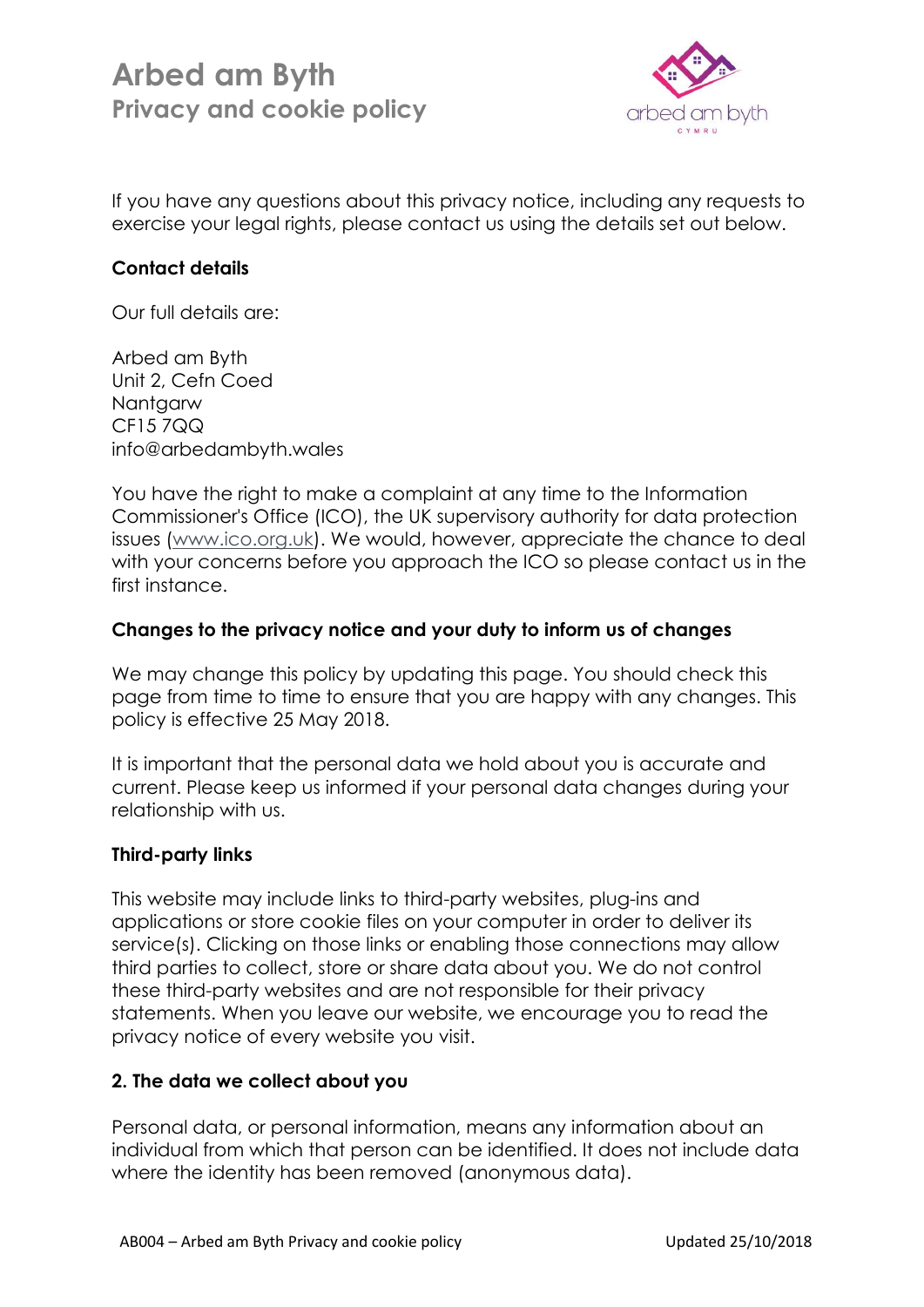

We may collect, use, store and transfer different kinds of personal data about you, which we have grouped together as follows:

- **Identity Data** includes first name and last name.
- **Contact Data** includes company name and email address.
- **Technical Data** includes internet protocol (IP) address, browser type and version, time zone setting and location, browser plug-in types and versions, operating system and platform and other technology on the devices you use to access this website.
- **Profile Data** your interests, preferences, feedback and survey responses.
- **Usage Data** includes information about how you use our website, products and services.
- **Marketing Data** includes your preferences in receiving communication from us and our third parties.
- **Communications Data** includes all communications we have with you whether by email, post, phone or otherwise.

We also collect, use and share **Aggregated Data** such as statistical or demographic data for any purpose. Aggregated Data may be derived from your personal data but is not considered personal data in law as this data does not directly or indirectly reveal your identity. For example, we may aggregate your Usage Data to calculate the percentage of users accessing a specific website feature. However, if we combine or connect Aggregated Data with your personal data so that it can directly or indirectly identify you, we treat the combined data as personal data which will be used in accordance with this privacy notice.

# **If you fail to provide personal data**

Where we need to collect personal data by law, or under the terms of a contract we have with you and you fail to provide that data when requested, we may not be able to perform the contract we have or are trying to enter into with you (for example, to provide you with goods or services). In this case, we may have to cancel a product or service you have with us but we will notify you if this is the case at the time.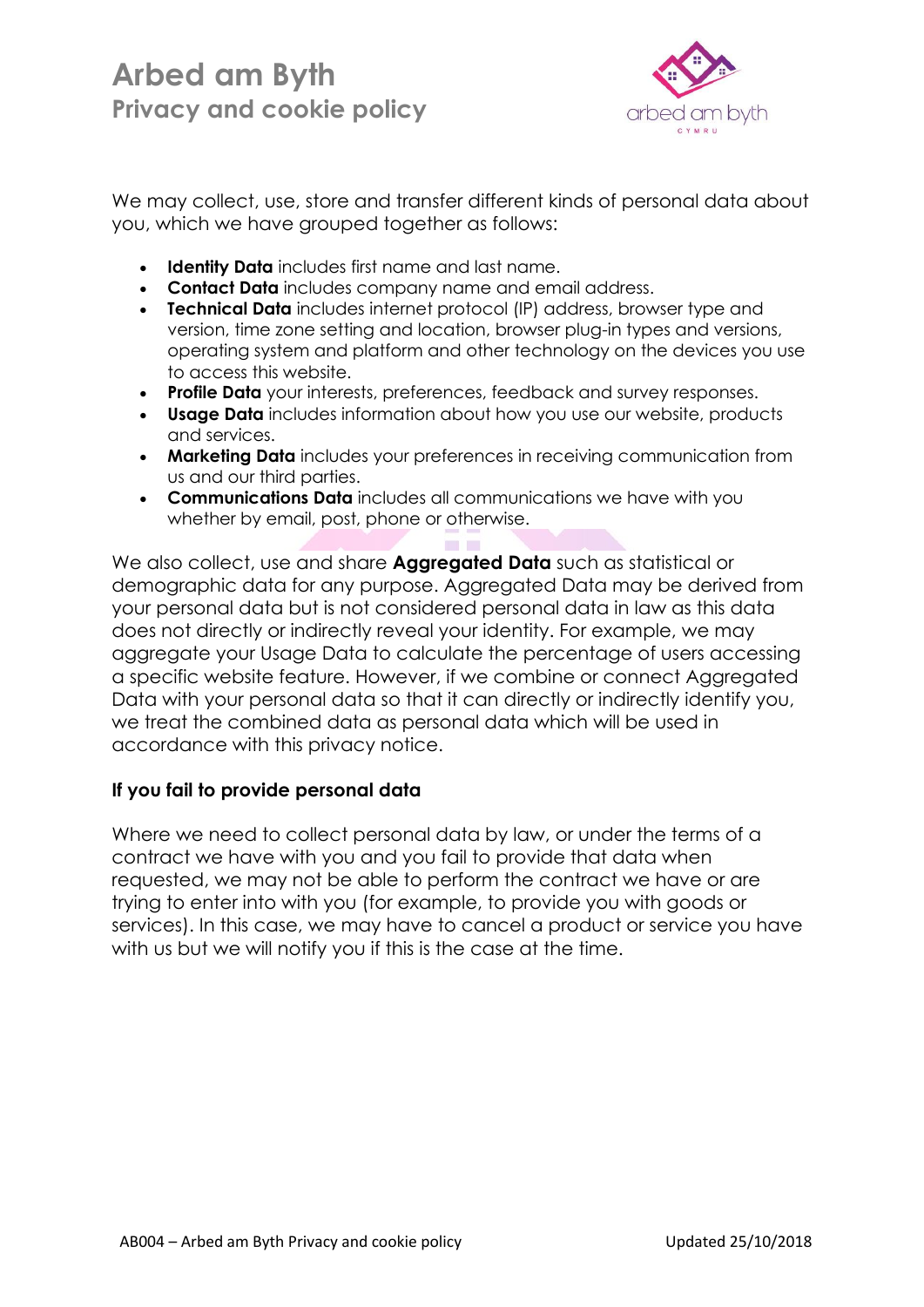

# **3. How is your personal data collected?**

We use different methods to collect data from and about you including through:

- **Direct interactions.** You may give us your Identity and Contact Data by filling in forms or by corresponding with us by post, phone, email or otherwise. This includes personal data you provide when you:
	- o apply for our products or services;
	- o create an account on our website;
	- o subscribe to our service or publications;
	- o request marketing to be sent to you;
	- o enter a competition, promotion or survey; or
	- o give us some feedback.
- **Automated technologies or interactions.** As you interact with our website, we may automatically collect Technical Data about your equipment, browsing actions and patterns. We collect this personal data by using cookies, server logs and other similar technologies. Please see our cookie policy for further details.
- **Third parties or publicly available sources.** We may receive personal data about you from various third parties and public sources as set out below.
	- o Technical Data from the following parties:
		- a. Analytics, storage, tools and media providers based in and outside the EU;
		- b. IP tracking service providers based within the EU;
		- c. automated quality control tools based within the EU;
		- d. automated security and compliance tools based outside the EU;
	- e. social media and media networks such as Twitter, LinkedIn, Instagram, YouTube and Vimeo based outside the EU; and
		- f. email distribution and survey providers based outside the EU;
- Identity and Contact data from providers of data feeds and hosting services provided inside the EU and outside of the EU.

#### **4. How we use your personal data**

We will only use your personal data when the law allows us to. Most commonly, we will use your personal data in the following circumstances:

- Where we need to perform the contract we are about to enter into or have entered into with you.
- Where it is necessary for our legitimate interests (or those of a third party) and your interests and fundamental rights do not override those interests.
- Where we need to comply with a legal or regulatory obligation.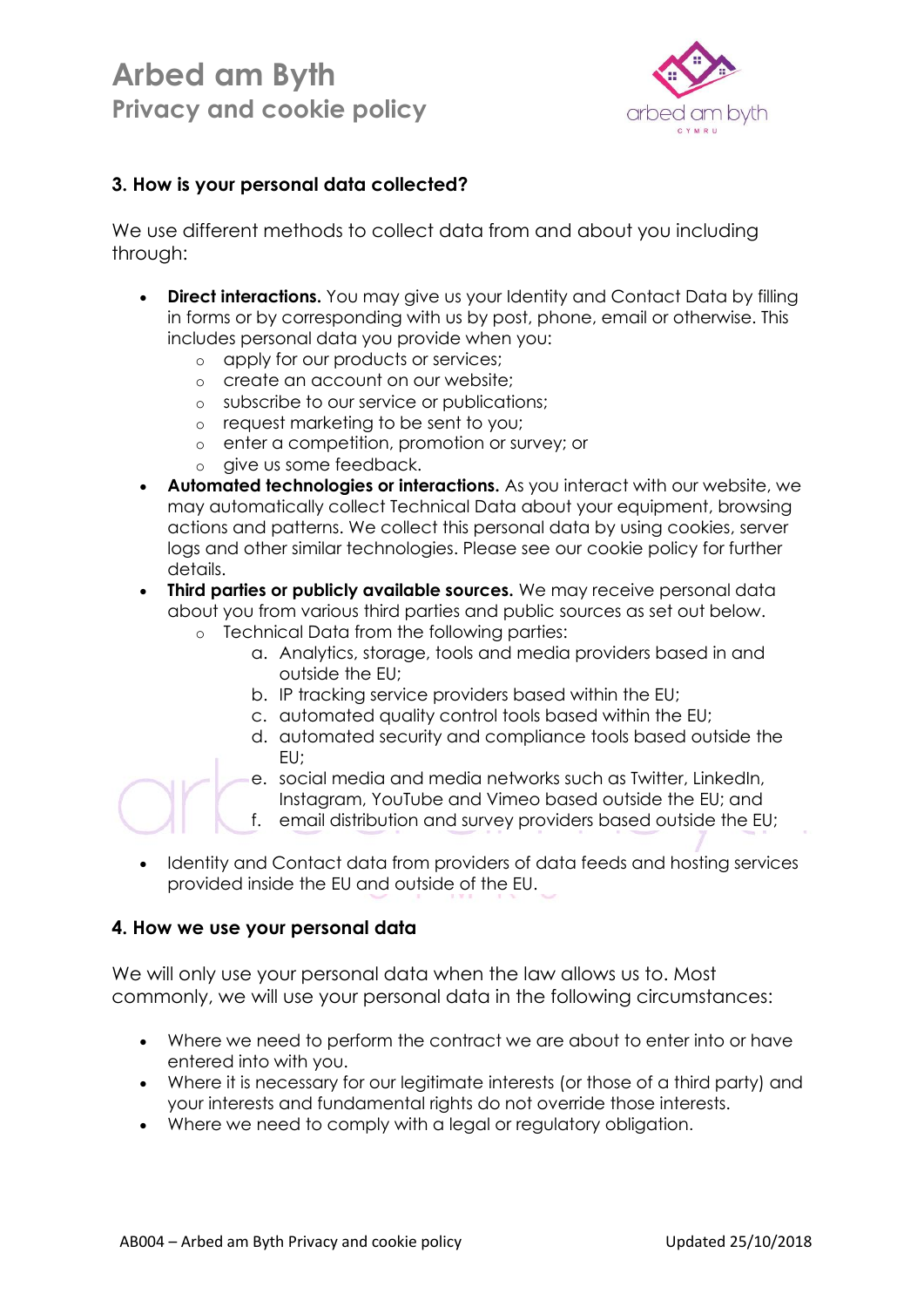

Please see below to find out more about the types of lawful basis that we will rely on to process your personal data.

Generally, we do not rely on consent as a legal basis for processing your personal data other than in relation to sending third party direct marketing communications to you via email. You have the right to withdraw consent to marketing at any time by contacting us.

#### **Purposes for which we will use your personal data**

We have set out below, a description of all the ways we plan to use your personal data, and which of the legal bases we rely on to do so. We have also identified what our legitimate interests are where appropriate.

Note that we may process your personal data for more than one lawful ground depending on the specific purpose for which we are using your data. Please contact us if you need details about the specific legal ground we are relying on to process your personal data where more than one ground has been set out below.

#### **1. To register you as a new customer**

*Type of data* (a) Identity (b) Contact

# *Lawful basis for processing including basis of legitimate interest*

(a)Performance of a contract with you

# **2. To process and deliver your order**

#### *This includes:*

(a) Sharing your details with third party companies, such as sub-contractors for the purposes of surveying your home or installation of agreed measures

# *Type of data*

- (a) Identity
- (b) Contact
- (c) Profile
- (d) Marketing and Communications

# *Lawful basis for processing including basis of legitimate interest*

- (a) Performance of a contract with you
- (b) Necessary for our legitimate interests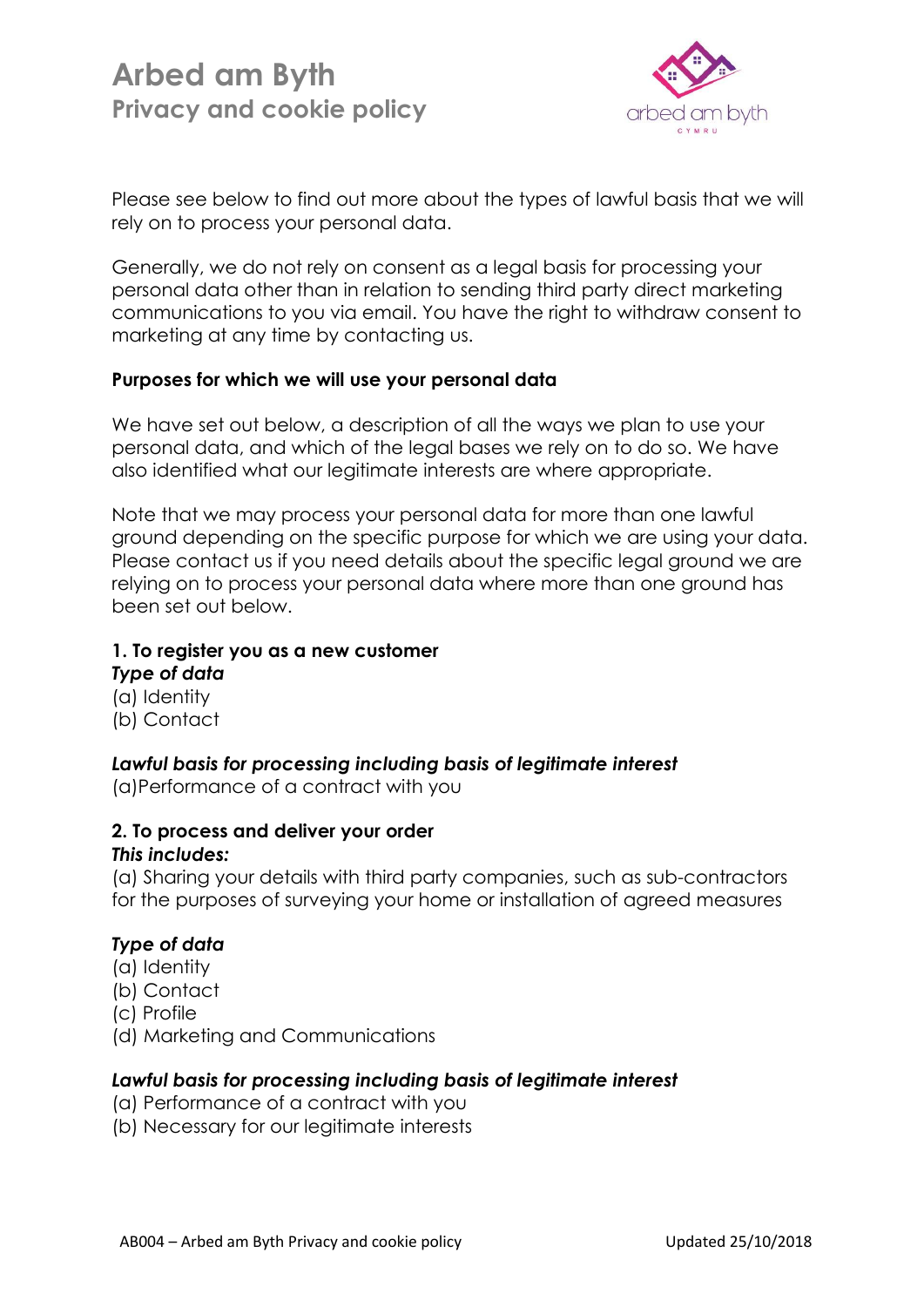

#### **3. To manage our relationship with you** *This includes:*

- (a) Notifying you about changes to our terms or privacy policy
- (b) Asking you to leave a review or take a survey
- (c) Answering any queries you may have

# *Type of data*

- (a) Identity
- (b) Contact
- (c) Profile
- (d) Marketing and Communications

# *Lawful basis for processing including basis of legitimate interest*

- (a) Performance of a contract with you
- (b) Necessary to comply with a legal obligation
- (c) Necessary for our legitimate interests (to keep our records updated and to
- study how customers use our products/services)
- (d) To deal with your enquiries

# **4. To enable you to partake in a prize draw, competition or complete a survey**

# *Type of data*

- (a) Identity
- (b) Contact
- (c) Profile
- (d) Usage
- (e) Marketing and Communications

# *Lawful basis for processing including basis of legitimate interest*

- (a) Performance of a contract with you
- (b) Necessary for our legitimate interests (to study how customers use our
- products/services, to develop them and grow our business)

# **5. To administer and protect our business and this website**

This includes troubleshooting, data analysis, testing, system maintenance, support, reporting and hosting of data)

# *Type of data*

- (a) Identity
- (b) Contact
- (c) Technical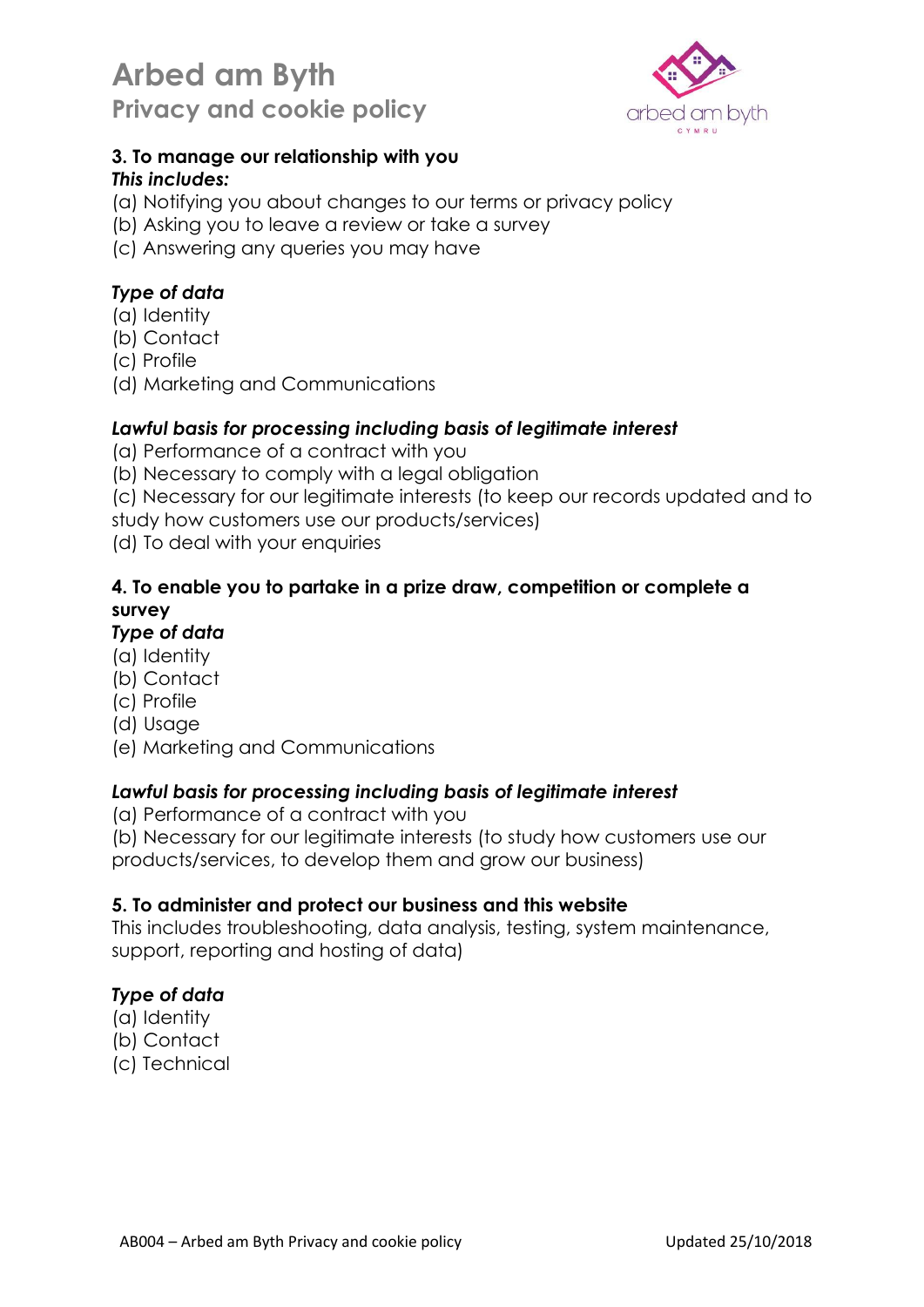

# *Lawful basis for processing including basis of legitimate interest*

(a) Necessary for our legitimate interests (for running our business, provision of administration and IT services, network security, to prevent fraud and in the context of a business reorganisation or group restructuring exercise) (b) Necessary to comply with a legal obligation

#### **6. To deliver relevant website content and advertisements to you and measure or understand the effectiveness of the advertising we serve to you** *Type of data*

- (a) Identity
- (b) Contact
- (c) Profile
- (d) Usage
- (e) Marketing and Communications
- (f) Technical

# *Lawful basis for processing including basis of legitimate interest*

Necessary for our legitimate interests (to study how customers use our products/services, to develop them, to grow our business and to inform our marketing strategy)

#### **7. To use data analytics to improve our website, products/services, marketing, customer relationships and experiences** *Type of data*

- (a) Technical
- (b) Usage

# *Lawful basis for processing including basis of legitimate interest*

Necessary for our legitimate interests (to define types of customers for our products and services, to keep our website updated and relevant, to develop our business and to inform our marketing strategy)

# **8. To make suggestions and recommendations to you about goods or services that may be of interest to you**

- *Type of data*
- (a) Identity
- (b) Contact
- (c) Technical
- (d) Usage
- (e) Profile

# *Lawful basis for processing including basis of legitimate interest*

Necessary for our legitimate interests (to develop our products/services and grow our business)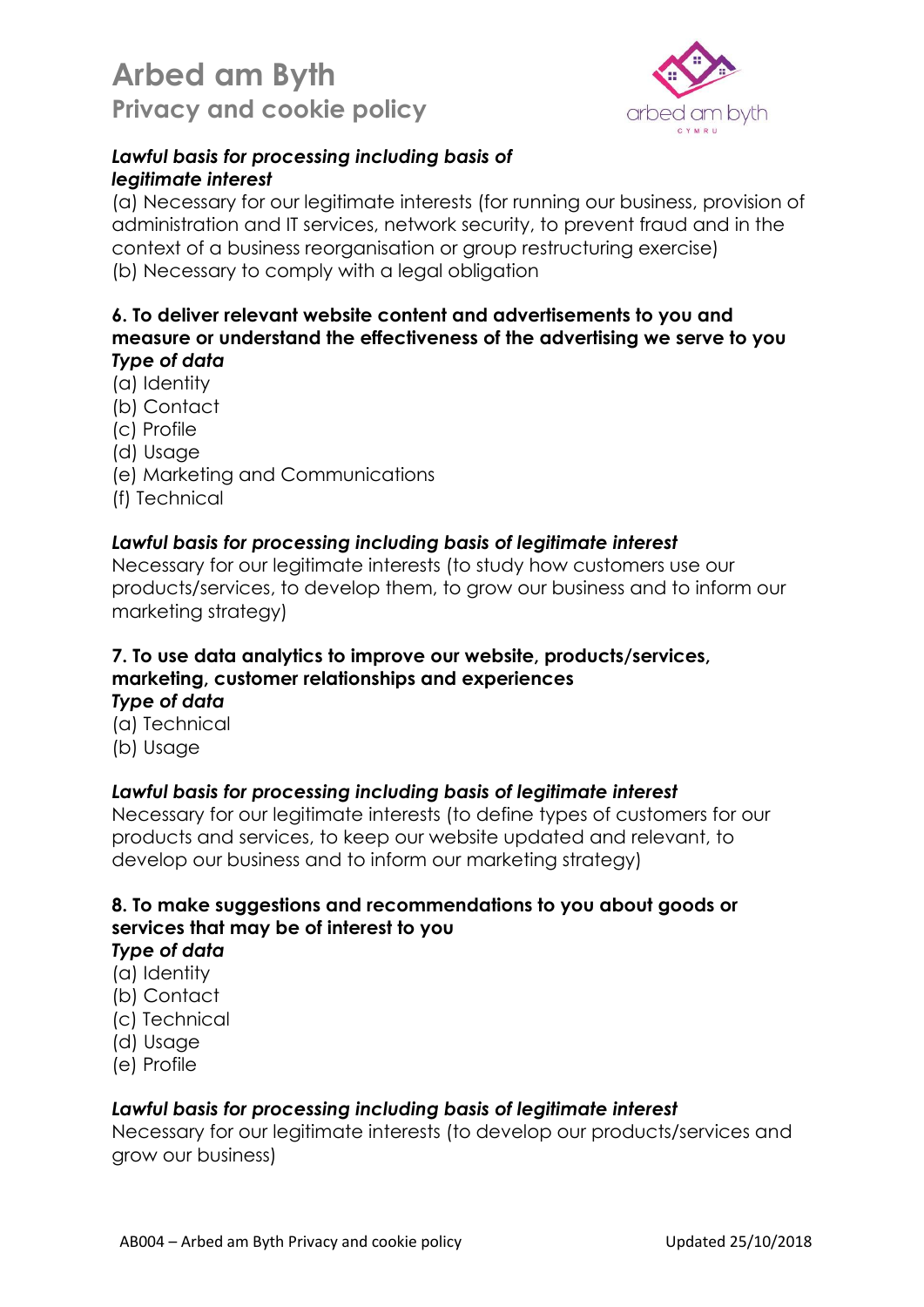

# **Marketing**

We strive to provide you with choices regarding certain personal data uses, particularly around marketing and communications. We have established the following personal data control mechanisms:

# **Promotional offers from us**

We may use your Identity, Contact, Technical, Usage and Profile Data to form a view on what we think you may want or need, or what may be of interest to you. This is how we decide which products, services and offers may be relevant for you (we call this marketing).

You will receive marketing communications from us if you have requested information from us, purchased goods or services from us or expressed an interest in our products and, in each case, you have not opted out of receiving that marketing.

# **Third-party marketing**

We will get your express opt-in consent before we share your personal data with any company outside of Arbed am Byth of companies for marketing purposes. As highlighted above, this is separate to sharing your details with third party companies for the purpose of completing our contract with you (i.e. surveying of your property and the installation of measures)

# **Opting out**

You can ask us or third parties to stop sending you marketing messages at any time by contacting us.

Where you opt out of receiving these marketing messages, this will not apply to personal data provided to us as a result of a product/service purchase or experience or other transactions.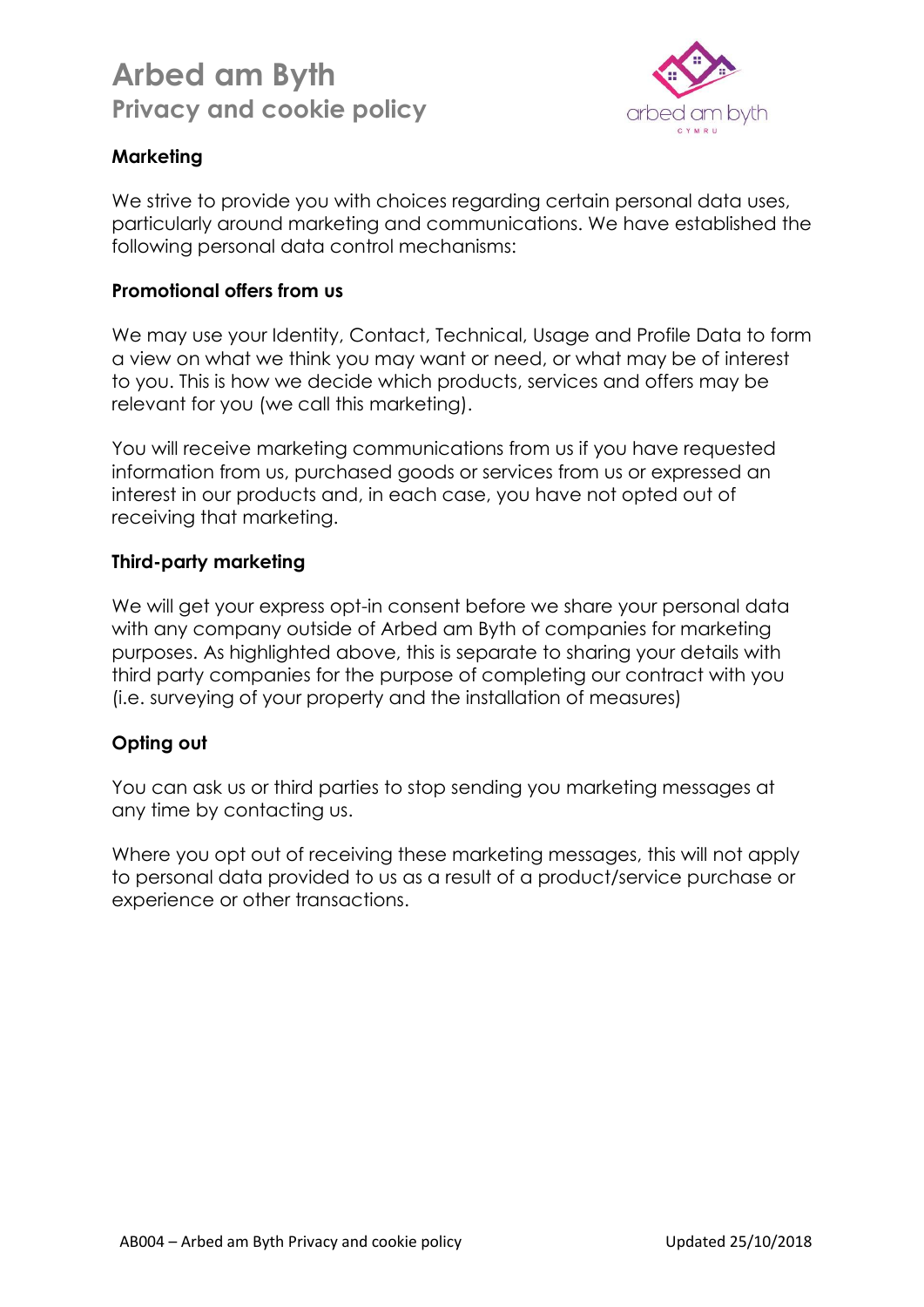

# **Cookies**

Cookies are small text files that are placed on your computer by websites that you visit. They are widely used in order to make websites work, or work more efficiently, as well as to provide information to the owners of the site about aspects of your visit. You can set your browser to refuse all or some browser cookies, or to alert you when websites set or access cookies. If you disable or refuse cookies, please note that some parts of this website may become inaccessible or not function properly. Most web browsers allow some control of most cookies through the browser settings. To find out more about cookies, including how to see what cookies have been set and how to manage and delete them, visit **[www.allaboutcookies.org.](http://www.allaboutcookies.org/)** For more information about the cookies we use, please see our cookie policy.

# **Change of purpose**

We will only use your personal data for the purposes for which we collected it, unless we reasonably consider that we need to use it for another reason and that reason is compatible with the original purpose. If you wish to get an explanation as to how the processing for the new purpose is compatible with the original purpose, please contact us.

If we need to use your personal data for an unrelated purpose, we will notify you and we will explain the legal basis which allows us to do so.

Please note that we may process your personal data without your knowledge or consent, in compliance with the above rules, where this is required or permitted by law.

# **5. Disclosures of your personal data**

We may have to share your personal data with the parties set out below for the purposes set out in the table in section 4 above.

- Internal Third Parties as set out in the Glossary
- External Third Parties as set out in the Glossary
- Third parties to whom we may choose to sell, transfer, or merge parts of our business or our assets. Alternatively, we may seek to acquire other businesses or merge with them. If a change happens to our business, then the new owners may use your personal data in the same way as set out in this privacy notice.

We require all third parties to respect the security of your personal data and to treat it in accordance with the law. We do not allow our third-party service providers to use your personal data for their own purposes and only permit them to process your personal data for specified purposes and in accordance with our instructions.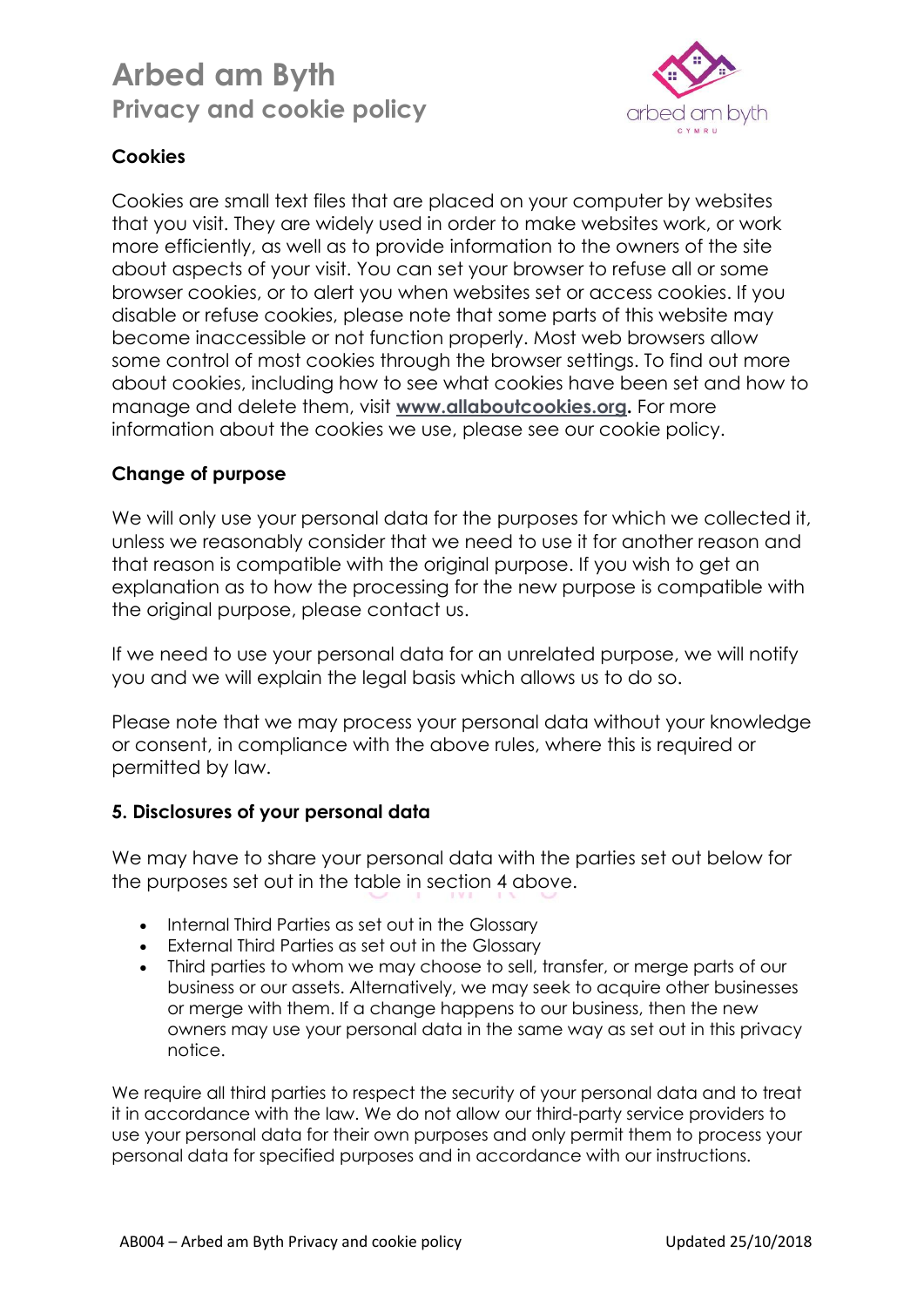

# **6. International transfers**

Wherever possible we do not transfer your personal data outside the European Economic Area (**EEA**).

Some of our external third parties are based outside the European Economic Area (EEA) so their processing of your personal data may sometimes involve a transfer of data outside the EEA.

Whenever we transfer your personal data out of the EEA, we ensure a similar degree of protection is afforded to it by ensuring at least one of the following safeguards is implemented:

- We will only transfer your personal data to countries that have been deemed to provide an adequate level of protection for personal data by the European Commission. For further details, see European Commission: Adequacy of the protection of personal data in non-EU countries.
- Where we use providers based in the US, we may transfer data to them if they are part of the Privacy Shield which requires them to provide similar protection to personal data shared between Europe and the US. For further details, see European Commission: EU-US Privacy Shield.

Please contact us if you would like further information on the specific mechanism used by us when transferring your personal data out of the EEA.

# **7. Data security**

We have put in place appropriate security measures to prevent your personal data from being accidentally lost, used or accessed in an unauthorised way, altered or disclosed. In addition, we limit access to your personal data to those employees, agents, contractors and other third parties who have a business need to know. They will only process your personal data on our instructions and they are subject to a duty of confidentiality.

We have put in place procedures to deal with any suspected personal data breach and will notify you and any applicable regulator of a breach where we are legally required to do so.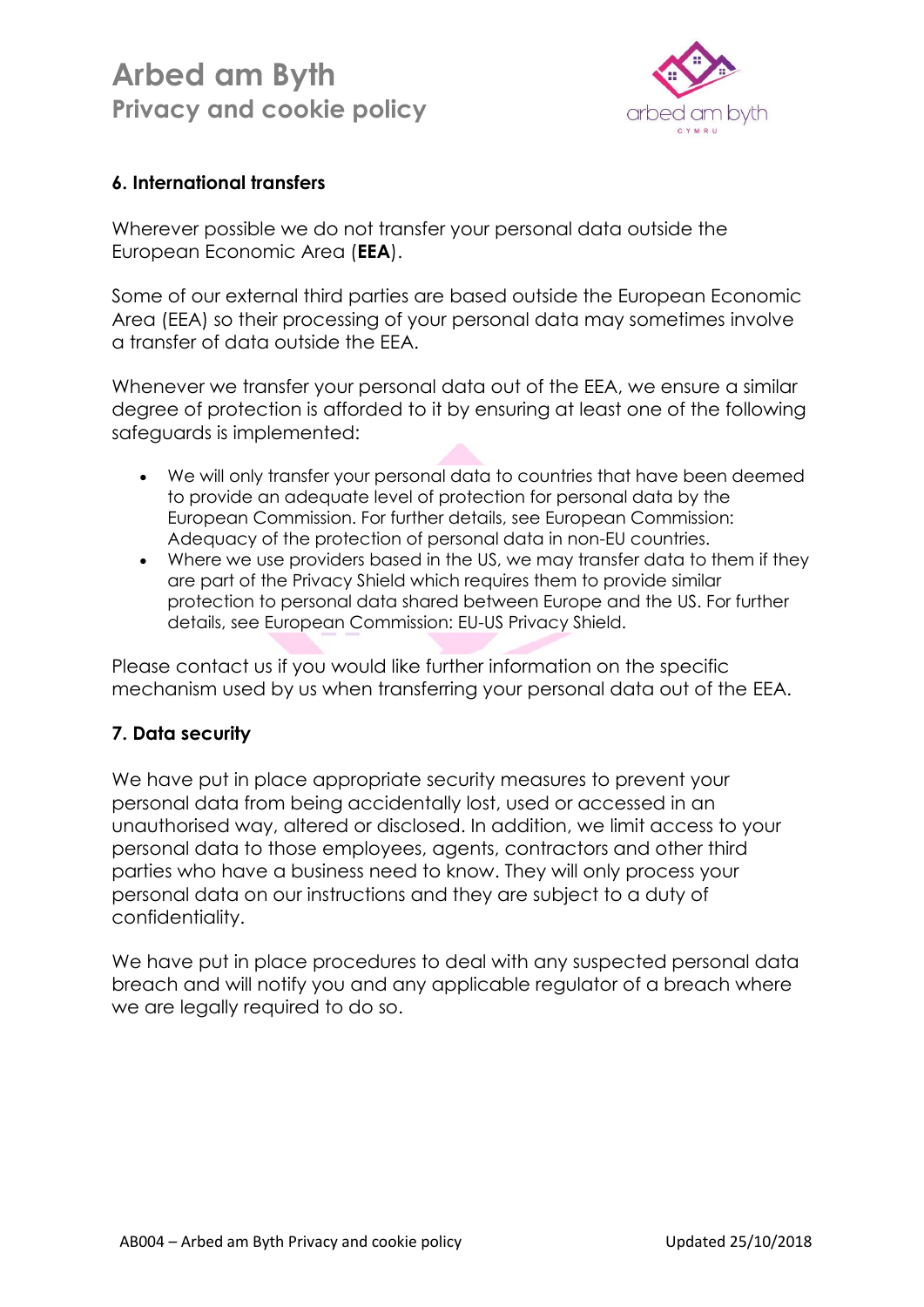

# **8. Data retention**

# **How long will you use my personal data for?**

We will only retain your personal data for as long as necessary to fulfil the purposes we collected it for, including for the purposes of satisfying any legal, accounting, or reporting requirements.

To determine the appropriate retention period for personal data, we consider the amount, nature, and sensitivity of the personal data, the potential risk of harm from unauthorised use or disclosure of your personal data, the purposes for which we process your personal data and whether we can achieve those purposes through other means, and the applicable legal requirements.

Details of retention periods for different aspects of your personal data are available in our retention policy which you can request from us by contacting us. In some circumstances you can ask us to delete your data: see Request erasure below for further information.

In some circumstances we may anonymise your personal data (so that it can no longer be associated with you) for research or statistical purposes in which case we may use this information indefinitely without further notice to you.

# **9. Your legal rights**

Under certain circumstances, you have rights under data protection laws in relation to your personal data. Please review the below to find out more about these rights: VK \\ / F*Y* 

- Request access to your personal data.
- Request correction of your personal data.
- Request erasure of your personal data.
- Object to processing of your personal data.
- Request restriction of processing your personal data.
- Request transfer of your personal data.
- Right to withdraw consent.

If you wish to exercise any of the rights set out above, please contact us.

# **No fee usually required**

You will not have to pay a fee to access your personal data (or to exercise any of the other rights). However, we may charge a reasonable fee if your request is clearly unfounded, repetitive or excessive. Alternatively, we may refuse to comply with your request in these circumstances.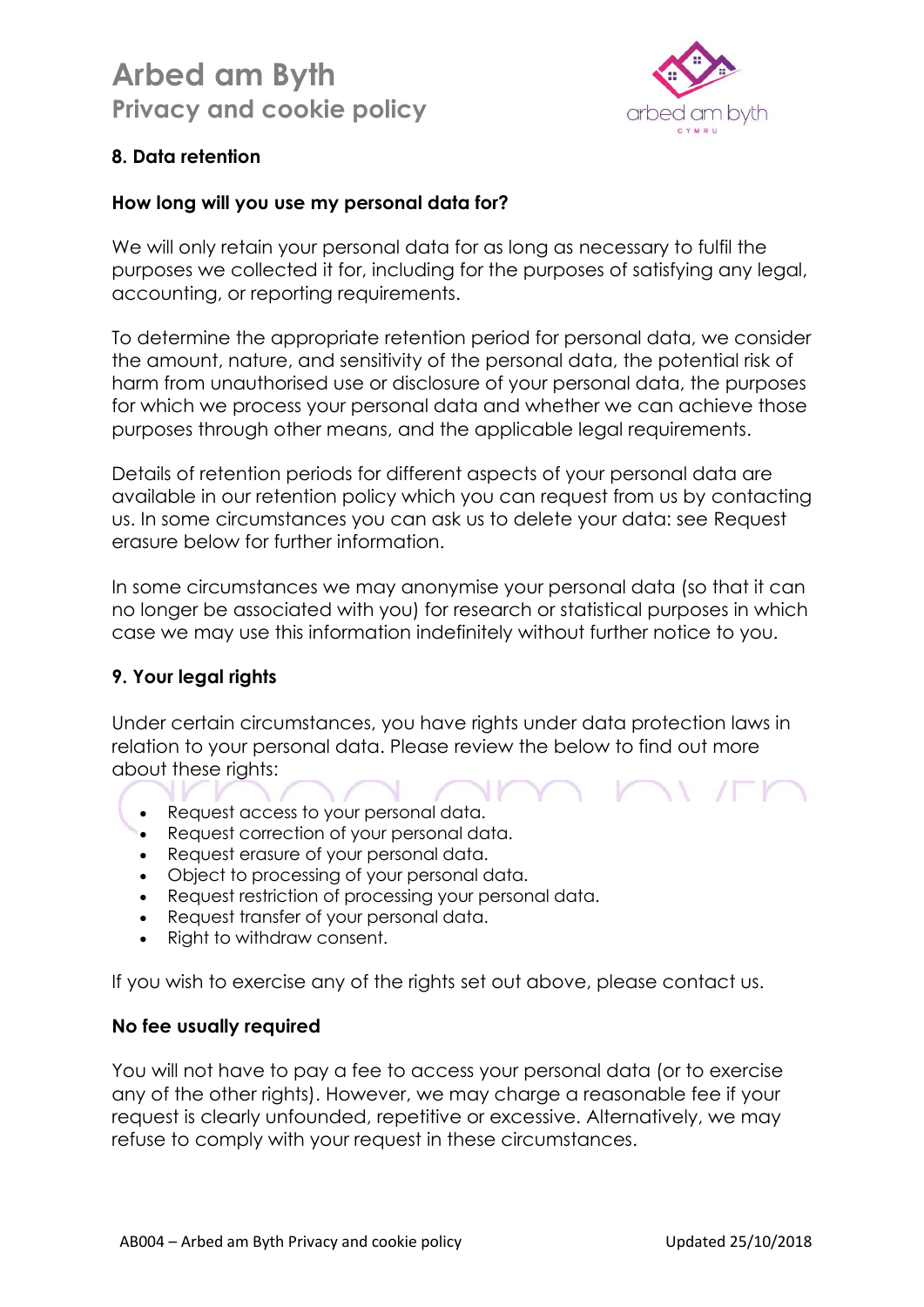

# **What we may need from you**

We may need to request specific information from you to help us confirm your identity and ensure your right to access your personal data (or to exercise any of your other rights). This is a security measure to ensure that personal data is not disclosed to any person who has no right to receive it. We may also contact you to ask you for further information in relation to your request to speed up our response.

# **Time limit to respond**

We try to respond to all legitimate requests within one month. Occasionally it may take us longer than a month if your request is particularly complex or you have made a number of requests. In this case, we will notify you and keep you updated.

# **10. Glossary**

# **LAWFUL BASIS**

**Legitimate Interest** means the interest of our business in conducting and managing our business to enable us to give you the best service/product and the best and most secure experience. We make sure we consider and balance any potential impact on you (both positive and negative) and your rights before we process your personal data for our legitimate interests. We do not use your personal data for activities where our interests are overridden by the impact on you (unless we have your consent or are otherwise required or permitted to by law). You can obtain further information about how we assess our legitimate interests against any potential impact on you in respect of specific activities by contacting us.

**Performance of Contract** means processing your data where it is necessary for the performance of a contract to which you are a party or to take steps at your request before entering into such a contract.

**Comply with a legal or regulatory obligation** means processing your personal data where it is necessary for compliance with a legal or regulatory obligation that we are subject to.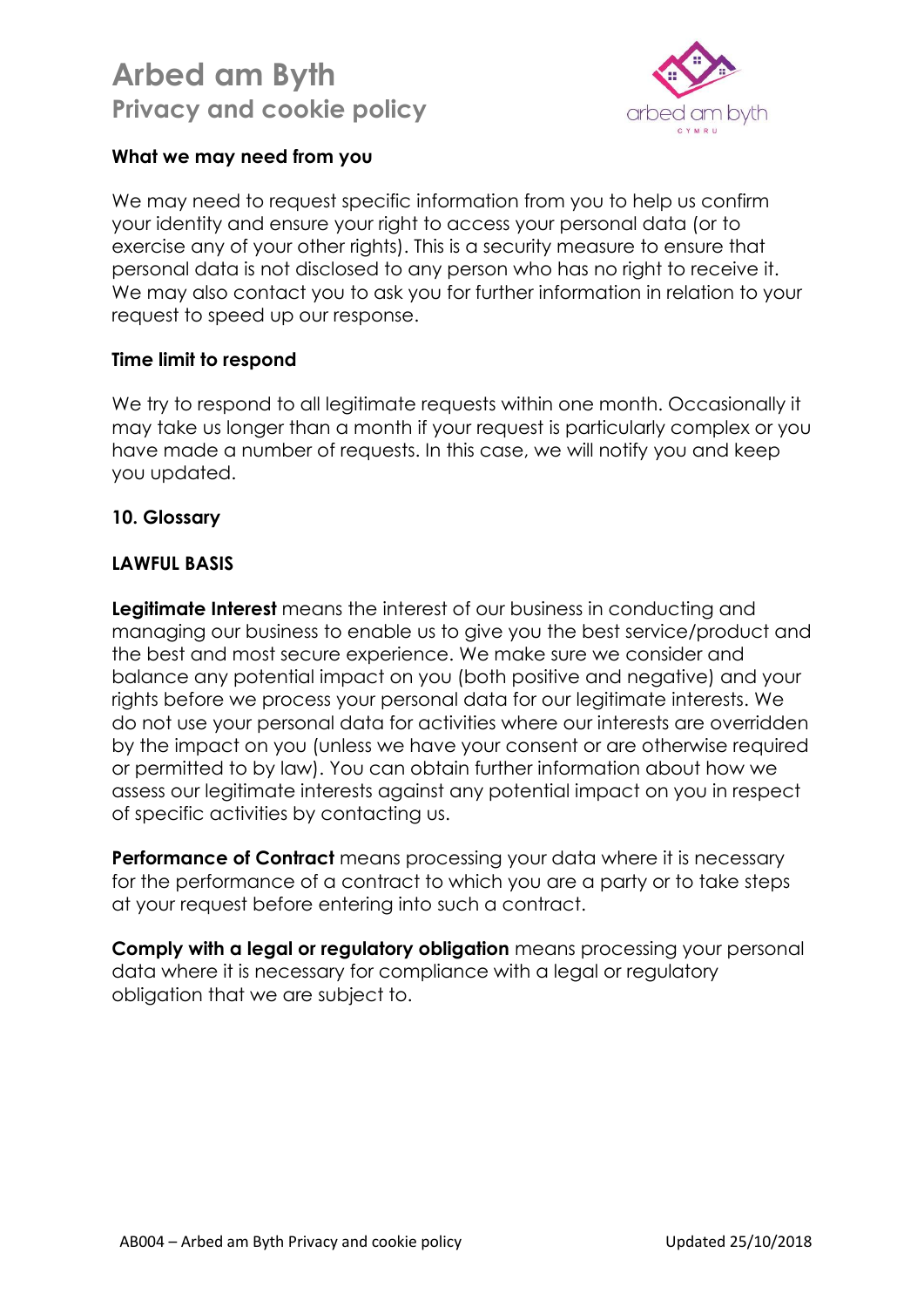

# **THIRD PARTIES**

# *Internal Third Parties*

Other companies working with Arbed am Byth, acting as joint controllers and/or processors and who are based in the UK and/or other countries and provide IT and/or system administration services.

#### *External Third Parties*

- Digital service providers acting as processors, operating in the EU, who provide a number of services, including but restricted to data feeds, hosting, SSL, data analysis, CRM, video streaming, social media and sharing services.
- Professional advisers acting as processors and/or joint controllers including lawyers, bankers, auditors and insurers based the UK and/or other countries who provide consultancy, banking, legal, insurance and accounting services.
- HM Revenue & Customs, regulators and other authorities acting as processors based in the United Kingdom who require reporting of processing activities in certain circumstances.
- Marketing services providers acting as processors including mailing and survey companies operating in and outside of the EU who provide distribution, reporting and analysis of emails and surveys.

# **YOUR LEGAL RIGHTS**

You have the right to:

# **Request access**

Request access to your personal data (commonly known as a "data subject access request"). This enables you to receive a copy of the personal data we hold about you and to check that we are lawfully processing it.

# **Request correction**

Request correction of the personal data that we hold about you. This enables you to have any incomplete or inaccurate data we hold about you corrected, though we may need to verify the accuracy of the new data you provide to us.

#### **Request erasure**

Request erasure of your personal data. This enables you to ask us to delete or remove personal data where there is no good reason for us continuing to process it. You also have the right to ask us to delete or remove your personal data where you have successfully exercised your right to object to processing (see below), where we may have processed your information unlawfully or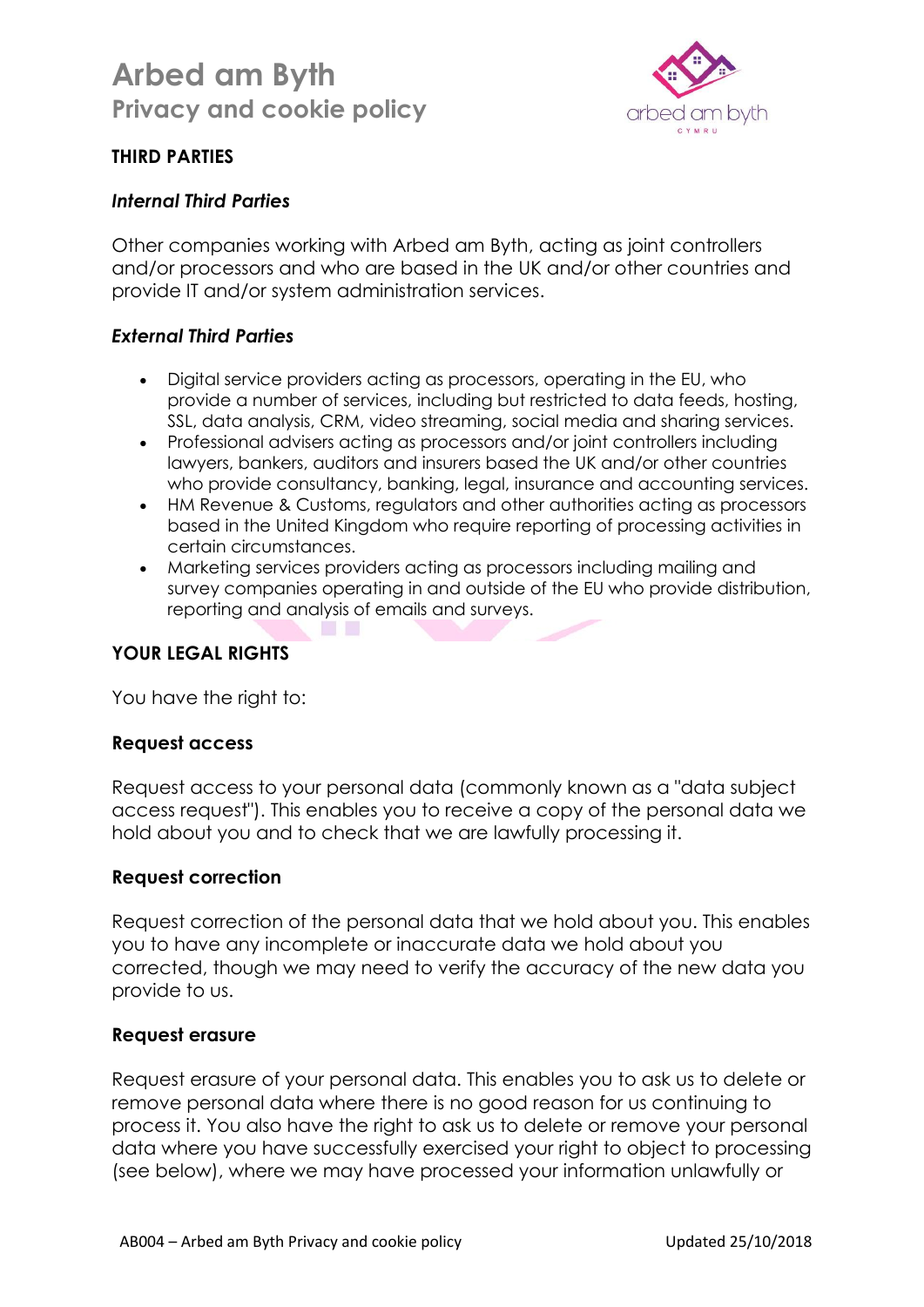

where we are required to erase your personal data to comply with local law. Note, however, that we may not always be able to comply with your request of erasure for specific legal reasons which will be notified to you, if applicable, at the time of your request.

# **Object to processing**

Object to processing of your personal data where we are relying on a legitimate interest (or those of a third party) and there is something about your particular situation which makes you want to object to processing on this ground as you feel it impacts on your fundamental rights and freedoms. You also have the right to object where we are processing your personal data for direct marketing purposes. In some cases, we may demonstrate that we have compelling legitimate grounds to process your information which override your rights and freedoms.

# **Request restriction of processing**

Request restriction of processing of your personal data. This enables you to ask us to suspend the processing of your personal data in the following scenarios: (a) if you want us to establish the data's accuracy; (b) where our use of the data is unlawful but you do not want us to erase it; (c) where you need us to hold the data even if we no longer require it as you need it to establish, exercise or defend legal claims; or (d) you have objected to our use of your data but we need to verify whether we have overriding legitimate grounds to use it.

# **Request the transfer**

Request the transfer of your personal data to you or to a third party. We will provide to you, or a third party you have chosen, your personal data in a structured, commonly used, machine-readable format. Note that this right only applies to automated information which you initially provided consent for us to use or where we used the information to perform a contract with you.

#### **Withdraw consent at any time**

Withdraw consent at any time where we are relying on consent to process your personal data. However, this will not affect the lawfulness of any processing carried out before you withdraw your consent. If you withdraw your consent, we may not be able to provide certain products or services to you. We will advise you if this is the case at the time you withdraw your consent.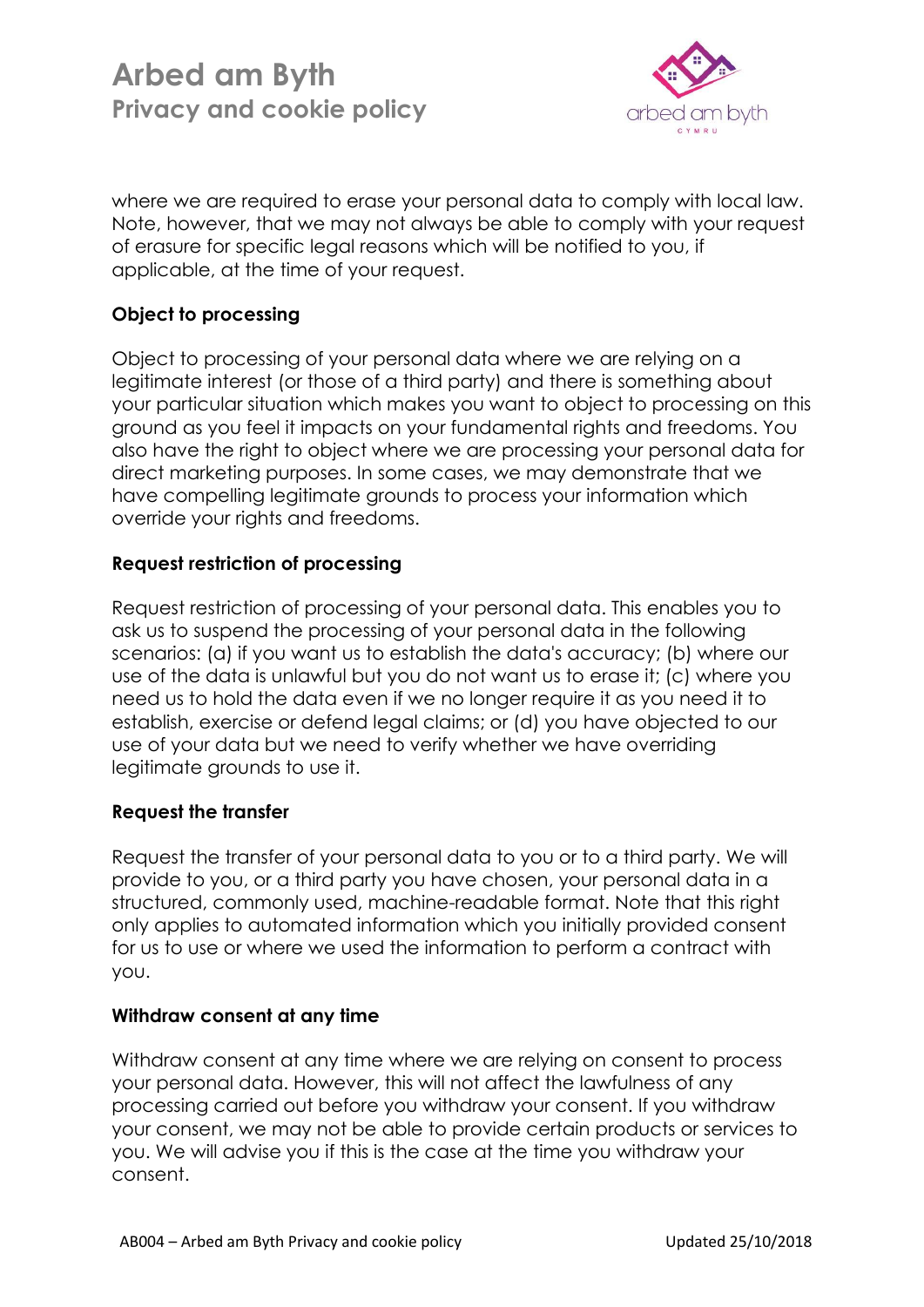

# **Cookie policy Introduction**

Arbed am Byth respects your privacy and is committed to protecting your personal data. This cookie notice will inform you as to how and what cookies are used on this site.

For details about your privacy rights and how the law protects you please see our privacy policy.

Cookies are small text files that are placed on your computer by websites that you visit. They are widely used in order to make websites work, or work more efficiently, as well as to provide information to the owners of the site about aspects of your visit. You can set your browser to refuse all or some browser cookies, or to alert you when websites set or access cookies. If you disable or refuse cookies, please note that some parts of this website may become inaccessible or not function properly. Most web browsers allow some control of most cookies through the browser settings. To find out more about cookies, including how to see what cookies have been set and how to manage and delete them, visit [http://www.allaboutcookies.org.](http://www.allaboutcookies.org/)

#### **Use of cookies by this website**

The information below details cookie files that may be used within this website.

# **Anonymous analytics cookies**

Each time a user visits our website, external software generates "anonymous analytics cookies" which can tell us whether or not you have visited the site before. Your browser will tell us if you have these cookies and if you do not, we generate new ones.

This allows us to track how many individual users we have and how often they visit the site. We are unable to use these cookies to identify individuals. We use them to gather statistics, for example the number of visits to a page or how long a user stays on the page.